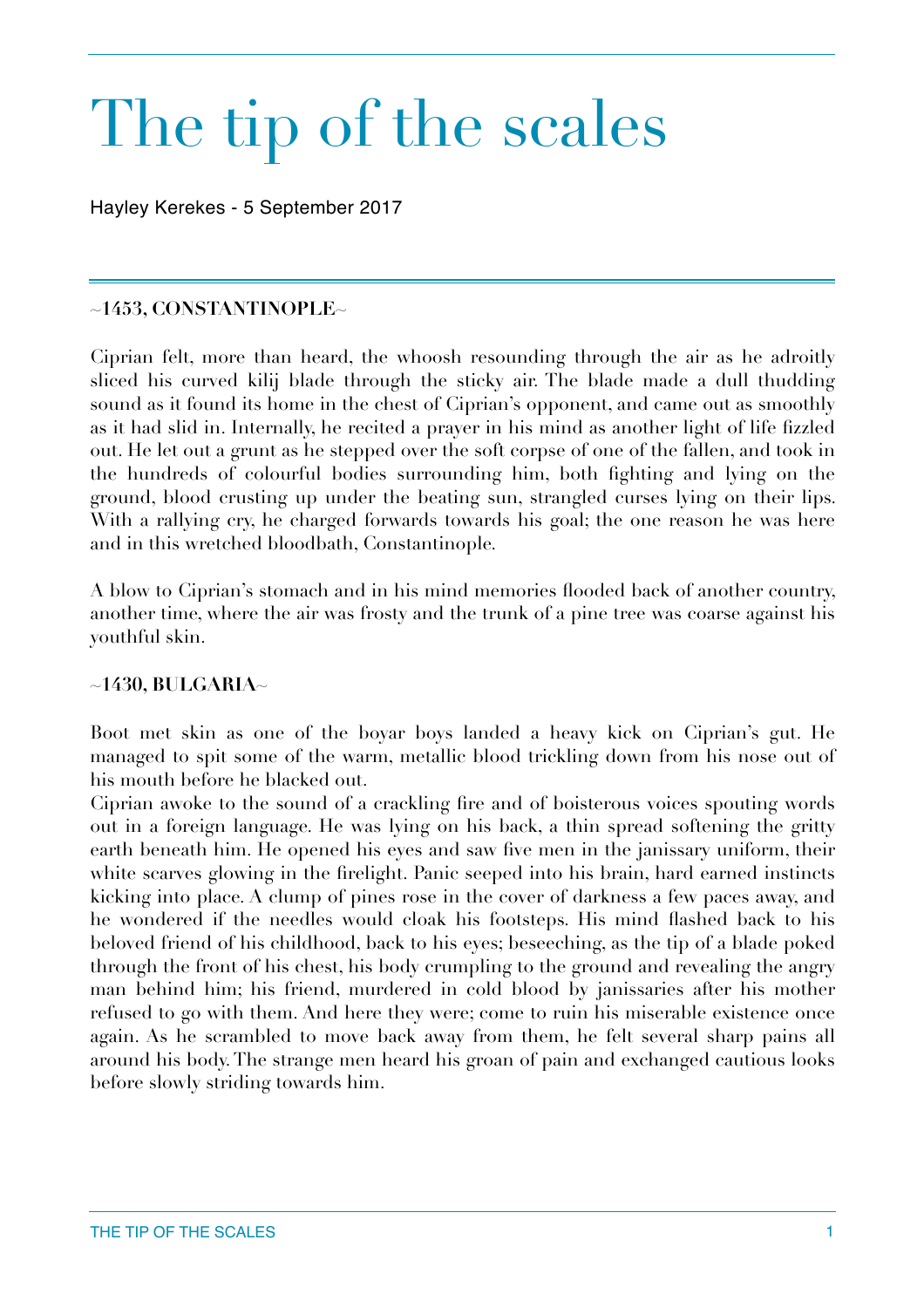## **~1441, MANISA~**

Ciprian was standing under the shade of an olive tree, listening to the exerted pants coming from the dusty sparring ground and the stamping coming from the source of the smell of manure. Closing his eyes, he inhaled some of the fresh breeze coming from the orchards in front of him.

A travelling legion had just returned from a trip to collect taxes from Bulgaria, but the trip had gone sour and they'd ended up silencing the protesting officials.

The men they'd slaughtered were Christian, and had grown up the same way Ciprian had. The man standing next to him, the same one who'd first plucked him from his desolate childhood, faced Ciprian thoughtfully.

'Are you bothered by what happened?' Yavor asked in Turkish, always in Turkish. He was Bulgarian too, yet always responded to Ciprian in Turkish even when he spoke to him in his native tongue. Concerned, Yavor's ragged brown brows knitted together.

Ciprian faced the other way, his mind elsewhere.

It wasn't that he wanted to be back in Bulgaria, for his life there had been one hardship after another, but as much as it had been his hell, it'd also been his refuge. Next to the woods where the boyar boys had beaten him were hallowed churches, associated with the feeling of peace, a sense of being part of a religion that he understood. When he thought of the people that he had known, the cruel weren't the only ones that came to mind. Killing so many people on behalf of another man - it couldn't possibly fit with the religion they all seemed to follow so devoutly.

'They are bad people; they follow the wrong religion and its principles let them break their oaths.'

Ciprian turned his head sharply back to him and gritted his teeth. The religion he condemned was the same that they'd both grown up with before they'd been snatched by another empire.

'But will we not be cursed for killing so many?'

'Our lives, the lives of the righteous, are worth more than theirs,' said Yavor, his eyes glinting sternly now.

Ciprian heard the cautioning in his tone and strode off towards the barracks, feeling the weight of Yavor's eyes heavy on his back.

## **~1446, EDIRNE~**

Ciprian was met by bold, warm colours and cool stone as he entered the city on horseback. The excitement of his comrades was almost palpable, as for many of them it was their first time seeing their family in years. Edirne, the capital of the Ottoman Empire, lay in front of them, the spires of the Muradiye Mosque reaching into the sky under the setting sun.

As they rode into the city, the levels of noise seemed to heighten until the traveling party could no longer hear the clip of their steeds' hooves on the roughly hewn stone, or the tellings of each member's family. Eventually, they found the source of it all, a great